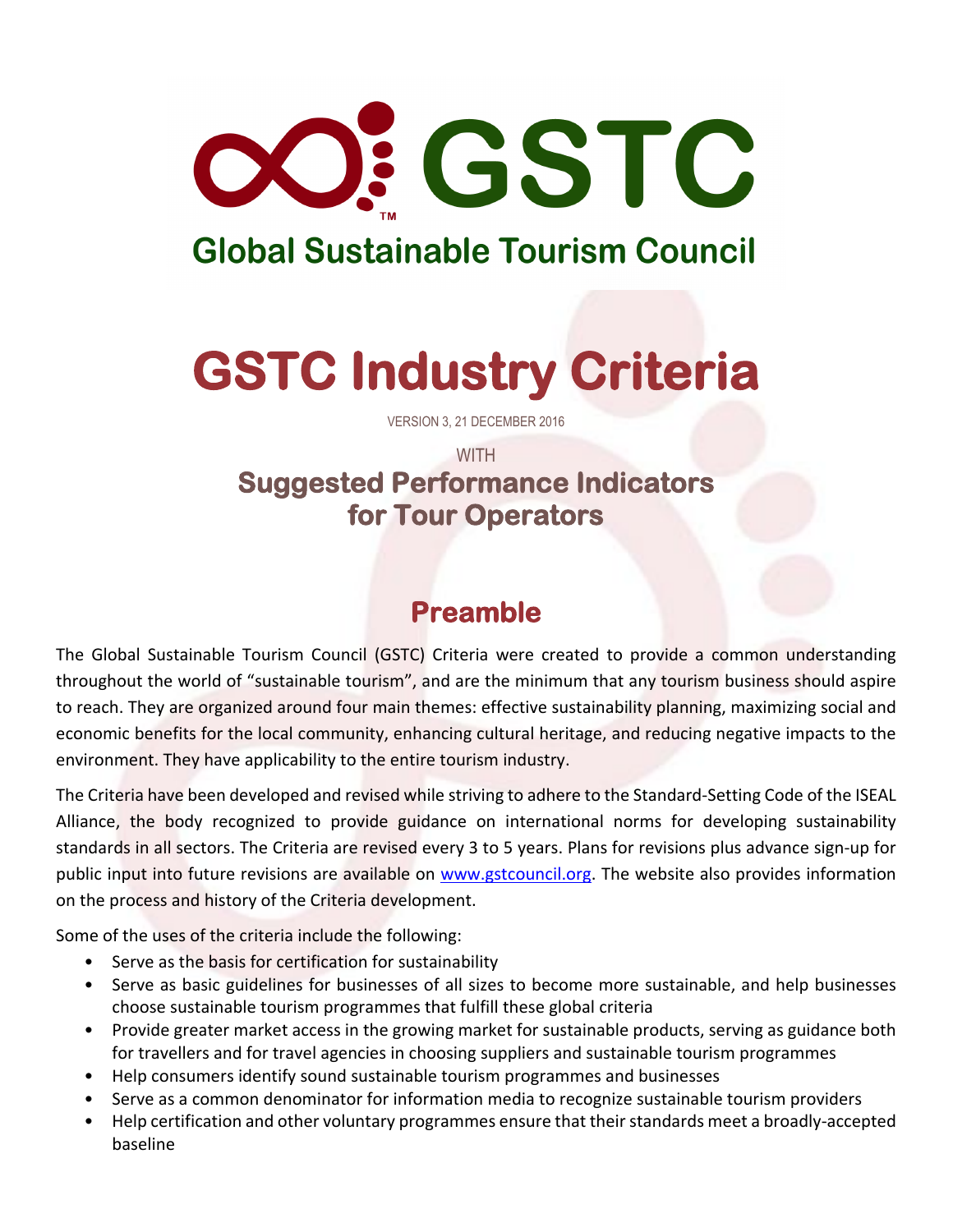

- Offer governmental, non-governmental, and private sector programmes a starting point for developing sustainable tourism requirements
- Serve as basic guidelines for education and training bodies, such as hotel schools and universities
- Demonstrate leadership that inspires others to act

The Criteria indicate *what* should be done, *not how* to do it or whether the goal has been achieved. This role is fulfilled by performance indicators, associated educational materials, and access to tools for implementation, all of which are an indispensable complement to the GSTC Criteria.

### **Criteria Application**

It is recommended that all criteria be applied to the greatest extent practical, unless for a specific situation the criterion is not applicable and this is justified. There may be circumstances in which a criterion is not applicable to a specific tourism product, given the local regulatory, environmental, social, economic or cultural conditions. In the case of micro and community-owned tourism businesses which have a small social, economic and environmental footprint, it is recognized that limited resources may prevent comprehensive application of all criteria. Further guidance on these criteria may be found from the supporting indicators and glossary, published by the GSTC.

### **Performance Indicators**

The performance indicators presented here are designed to provide guidance in measuring compliance with the GSTC Criteria for Hotels.

This draft set of indicators will be updated periodically, as new information is developed. If you would like to suggest new indicators or other improvements, please send your suggestions to [accreditation@gstcouncil.org.](mailto:accreditation@gstcouncil.org)

### **Combined Indicators and Criteria**

This document contains the Criteria and the Performance Indicators.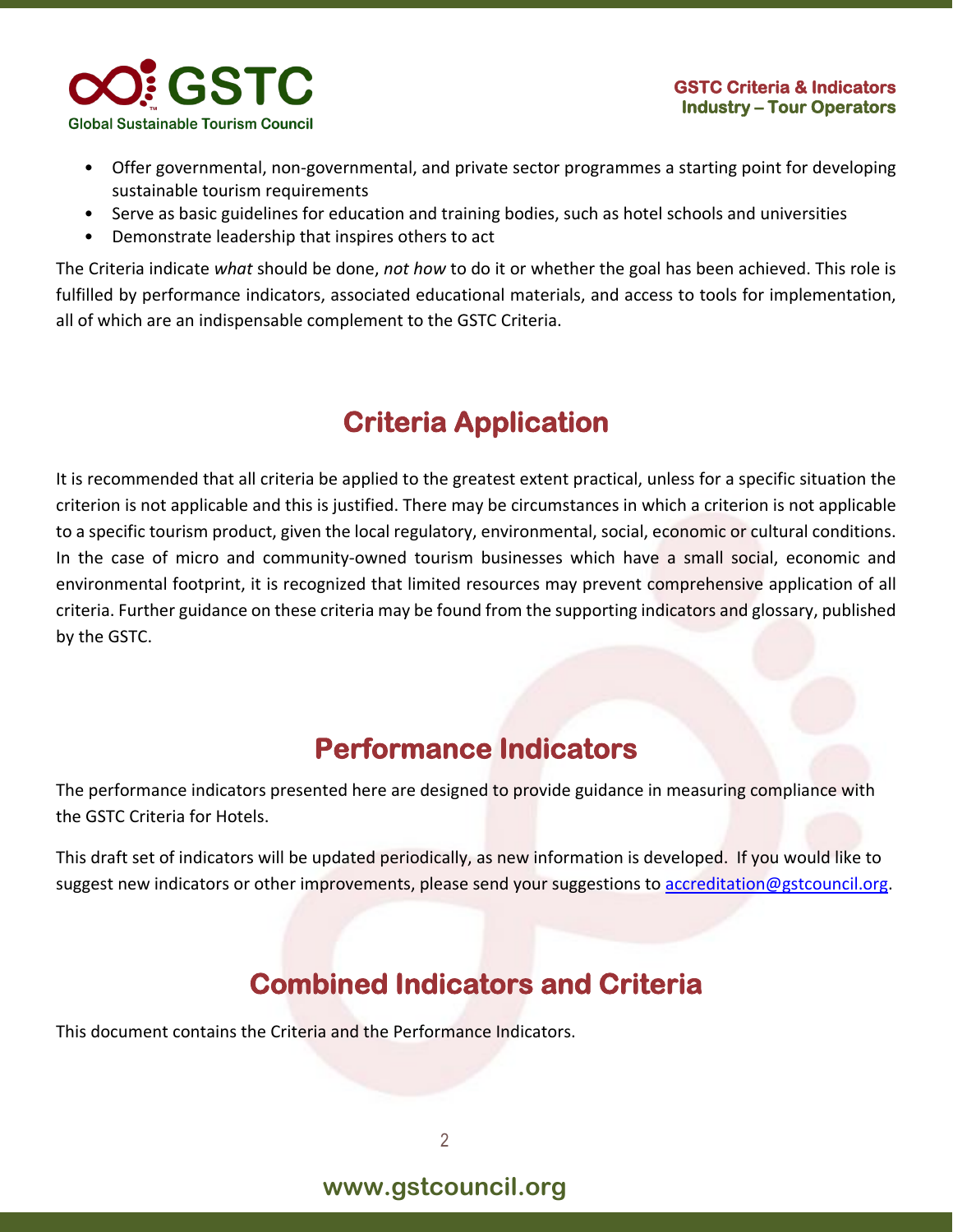

#### **GSTC INDUSTRY CRITERIA INDICATORS FOR HOTELS**

#### **SECTION A: Demonstrate effective sustainable management A1 Sustainability management system The organization has implemented a long-term sustainability management system that is suitable to its size and scope, addresses environmental, social, cultural, economic, quality, human rights, health, safety, risk and crisis management issues and drives continuous improvement.** a. The Sustainability Management System is clearly documented. b. The SM System covers environmental, social, cultural, economic, quality, human rights, health and safety issues. c. The SM System includes consideration of risk and crisis management. d. Documentary evidence shows implementation of the SM system. e. The SM System includes a process for monitoring continuous improvement in sustainability performance. **A2 Legal compliance The organization is in compliance with all applicable local, national and international legislation and regulations including, among others, health, safety, labour and environmental aspects.** a. An up to date list of all applicable legal requirements is maintained. b. Certificates or other documentary evidence show compliance with all applicable legal requirements. c. Legal requirements in all countries of operation are understood and met. **A3 Reporting and communication The organization communicates its sustainability policy, actions and performance to stakeholders, including customers, and seeks to engage their support.** a. Regular reports are made available on sustainability performance. b. Sustainability policies and actions are reported in external and internal communication material. c. Communications contain messages inviting consumer and stakeholder support. **A4 Staff engagement Staff are engaged with development and implementation of the sustainability management system and receive periodic guidance and training regarding their roles and responsibilities in its delivery.** a. Evidence is available of staff involvement with the SM System. b. Records of courses and on-the-job training, with attendance levels, are available. c. Staff training and guidance materials are available in accessible format (including use of minority languages where needed). d. Staff hold certificates and qualifications in relevant disciplines/skills. **A5 Customer experience Customer satisfaction, including aspects of sustainability, is monitored and corrective action taken.** a. A customer feedback system is in place, together with analysis of the results. b. Negative feedback and responses made to this are recorded. c. There is evidence of corrective actions taken. d. Feedback from customers is provided to tourism businesses and destinations contracted/visited. **A6 Accurate promotion Promotional materials and marketing communications are accurate and transparent with regard to the organization and its products and services, including sustainability claims. They do not promise more than is being delivered.** a. Images used in promotion are of actual experiences offered and places visited by customers. b. Marketing about wildlife or cultural events does not promise sightings which cannot be guaranteed. c. Sustainability claims are based on records of past performance.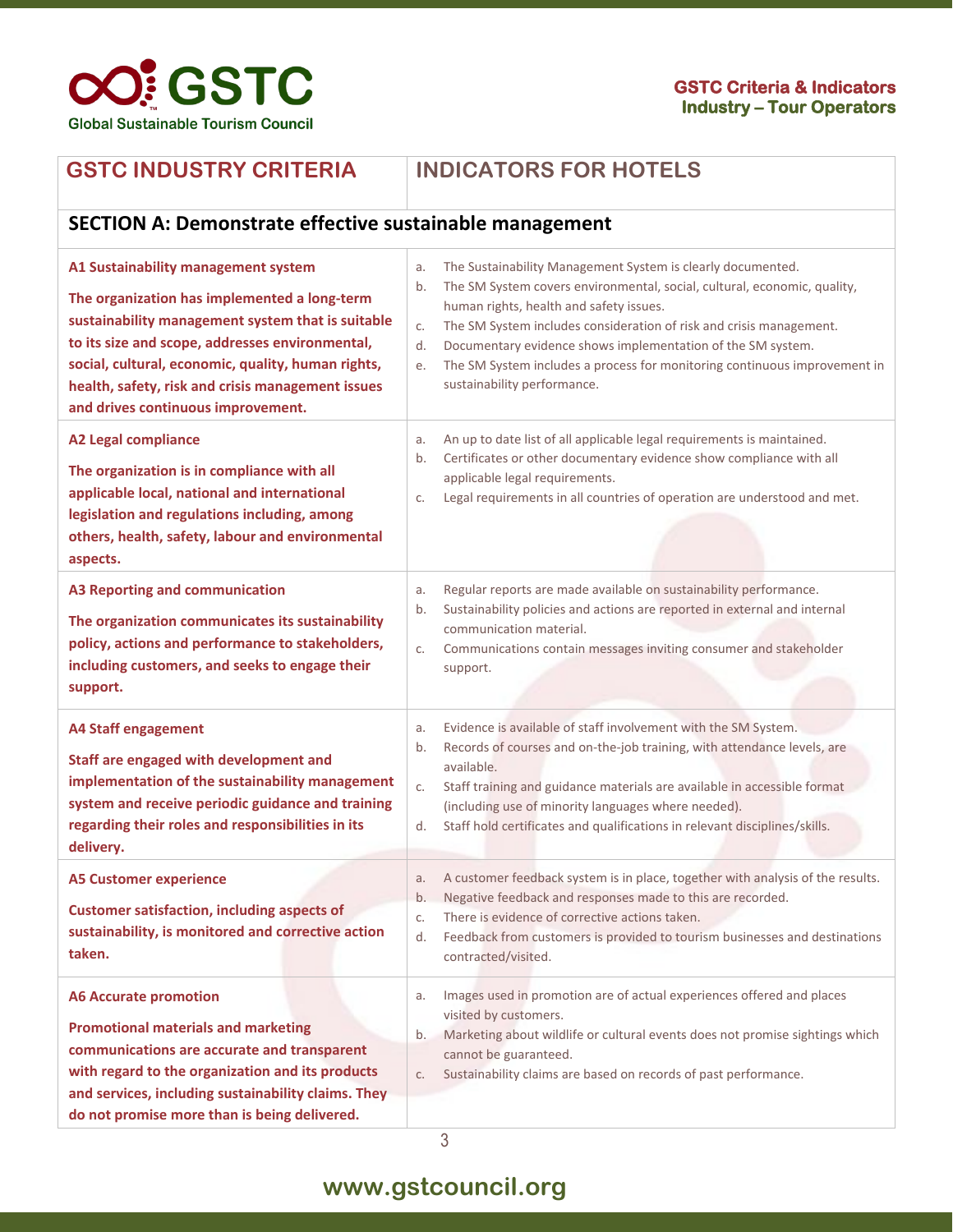#### **GSTC Criteria & Indicators Industry – Tour Operators**

| <b>A7 Buildings and infrastructure</b><br>Planning, siting, design, construction, renovation,<br>operation and demolition of buildings and<br>infrastructure | Indicators for A7 criteria relate to the buildings and infrastructure owned and<br>operated by the organization or over which they have direct influence/control.                                                                                                                                                                                                                                                                                                                                                                                                                                                                                                                                                                                                                                                                                                                                                                                                                                                                                              |
|--------------------------------------------------------------------------------------------------------------------------------------------------------------|----------------------------------------------------------------------------------------------------------------------------------------------------------------------------------------------------------------------------------------------------------------------------------------------------------------------------------------------------------------------------------------------------------------------------------------------------------------------------------------------------------------------------------------------------------------------------------------------------------------------------------------------------------------------------------------------------------------------------------------------------------------------------------------------------------------------------------------------------------------------------------------------------------------------------------------------------------------------------------------------------------------------------------------------------------------|
| <b>A7.1 Compliance</b><br>comply with zoning requirements and laws<br>related to protected and sensitive areas and to<br>heritage considerations.            | Awareness of, and compliance with, laws relating to land use and activities in<br>a.<br>the local area is demonstrated.<br>All required licences and permits are up to date.<br>b.<br>Awareness of, and compliance with, non-statutory area management plans<br>C.<br>and guidance (e.g. for particular zones, design, etc.), is demonstrated.                                                                                                                                                                                                                                                                                                                                                                                                                                                                                                                                                                                                                                                                                                                 |
| A7.2 Impact and integrity<br>take account of the capacity and integrity of the<br>natural and cultural surroundings.                                         | Site selection, design and access have taken account of visual amenity,<br>a.<br>landscape, cultural and natural heritage.<br>Site selection, design and access have taken account of the protection of<br>b.<br>biologically sensitive areas and the assimilative capacity of ecosystems.<br>The integrity of archaeological, cultural heritage, and sacred sites has been<br>C.<br>preserved.<br>The integrity and connectivity of natural sites and protected areas has been<br>d.<br>preserved.<br>Threatened or protected species have not been displaced and impact on all<br>е.<br>wildlife habitats has been minimized and mitigated.<br>Water courses/catchments/wetlands have not been altered and run-off is<br>f.<br>reduced where possible and any residue is captured or channeled and<br>filtered.<br>Risk factors (including climate change, natural phenomena, and visitor safety)<br>g.<br>have been assessed and addressed.<br>Impact assessment (including cumulative impacts) has been undertaken and<br>h.<br>documented as appropriate. |
| A7.3 Sustainable practices and materials<br>use locally appropriate and sustainable practices<br>and materials.                                              | Local materials, practices and crafts have been used in buildings and design<br>a.<br>where practicable and appropriate.<br>Native and endemic plants obtained from sustainable sources have been<br>b.<br>used in landscaping and decoration, avoiding exotic and invasive species.<br>Plants have been selected for their ability to tolerate prevailing or anticipated<br>С.<br>conditions eg drought tolerant plants<br>Sustainable design, materials and construction practices have been used in<br>d.<br>buildings, with appropriate certification where possible.<br>Waste from construction is sorted and disposed of in an environmentally<br>е.<br>sound manner.                                                                                                                                                                                                                                                                                                                                                                                    |
| <b>A7.4 Access for all</b><br>provide access and information for persons with<br>special needs, where appropriate.                                           | Sites, buildings and activities are accessible to persons with physical<br>a.<br>disabilities and other special needs, as appropriate to the nature of the<br>operation.<br>Clear and accurate information is provided on the level of accessibility.<br>b.<br>Accessibility is certified or checked with relevant experts/user bodies.<br>C.                                                                                                                                                                                                                                                                                                                                                                                                                                                                                                                                                                                                                                                                                                                  |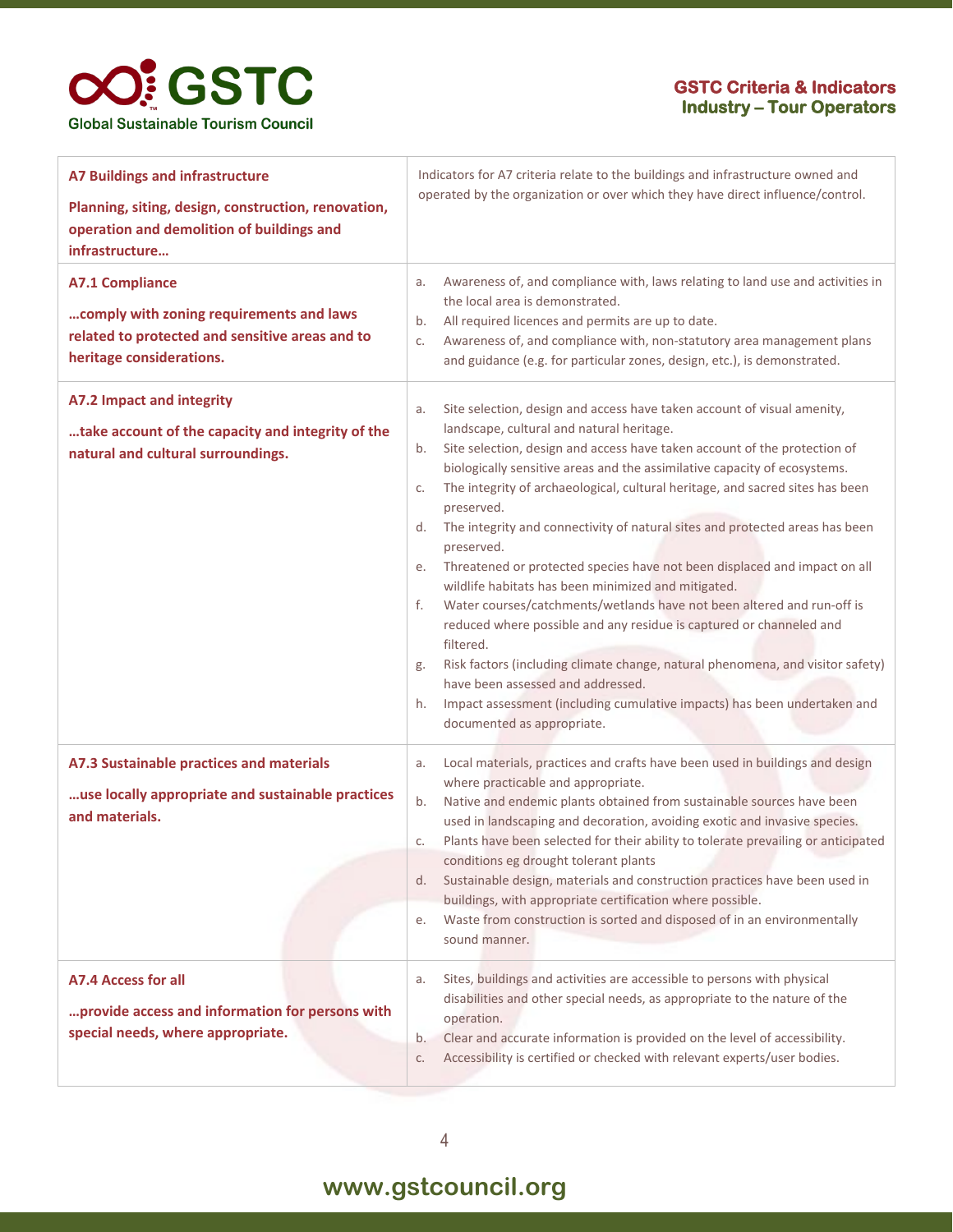

| A8 Land water and property rights<br>Acquisition by the organization of land and water<br>rights and of property is legal, complies with local<br>communal and indigenous rights, including their<br>free, prior and informed consent, and does not<br>require involuntary resettlement.                             | On sites owned and operated by the organization or over which they have<br>a.<br>direct influence/control, land ownership and tenure rights are documented.<br>b.<br>User and access rights for key resources, including land and water, are<br>documented where applicable.<br>There is documentary evidence of communication, consultation and<br>C.<br>engagement with local and indigenous communities.<br>Evidence of free, prior and informed consent of local communities is<br>d.<br>documented, where relevant (showing no involuntary resettlement or land<br>acquisition). |
|----------------------------------------------------------------------------------------------------------------------------------------------------------------------------------------------------------------------------------------------------------------------------------------------------------------------|---------------------------------------------------------------------------------------------------------------------------------------------------------------------------------------------------------------------------------------------------------------------------------------------------------------------------------------------------------------------------------------------------------------------------------------------------------------------------------------------------------------------------------------------------------------------------------------|
| A9 Information and interpretation<br>The organization provides information about and<br>interpretation of the natural surroundings, local<br>culture, and cultural heritage, as well as an<br>explanation of appropriate behaviour while<br>visiting natural areas, living cultures, and cultural<br>heritage sites. | Information/interpretation material about the natural and cultural heritage<br>a.<br>of areas visited is available and provided to customers.<br>Staff are informed and trained about the natural and cultural heritage of the<br>b.<br>areas visited.<br>Information is provided to customers about appropriate behaviour in the<br>C.<br>areas visited.                                                                                                                                                                                                                             |
| <b>A10 Destination engagement</b><br>The organization is involved with sustainable<br>tourism planning and management in the<br>destination, where such opportunities exist.                                                                                                                                         | The organization is in contact with the local Destination Management<br>a.<br>Organization or equivalent body in those locations where it is most active.<br>The organization engages in the planning and management of sustainable<br>b.<br>tourism in those destinations where it is most active.                                                                                                                                                                                                                                                                                   |

### **SECTION B: Maximize social and economic benefits to the local community and minimize negative impacts**

| <b>B1 Community support</b>                        | a.    | The organization supports initiatives with local communities in areas where it is<br>particularly active.           |
|----------------------------------------------------|-------|---------------------------------------------------------------------------------------------------------------------|
| The organization actively supports initiatives for | $b$ . | The level and nature of contributions made to schemes in the local                                                  |
| local infrastructure and social community          |       | communities is recorded.                                                                                            |
| development. Examples of initiatives include       | C.    | In selecting service providers and products/experiences to feature in                                               |
| education, training, health and sanitation and     |       | programmes, the organization favours those that engage with and support                                             |
| projects which address the impacts of climate      |       | local communities.                                                                                                  |
| change.                                            |       |                                                                                                                     |
| <b>B2 Local employment</b>                         | a.    | The organization seeks to provide employment opportunities for local residents<br>in its operations and activities. |
| Local residents are given equal opportunities for  |       |                                                                                                                     |
| employment and advancement, including in           | b.    | The organization monitors the level and proportion of employment it provides                                        |
|                                                    |       | for local residents.                                                                                                |
|                                                    |       |                                                                                                                     |
| management positions.                              | C.    | Training is offered to local residents to enhance their employment                                                  |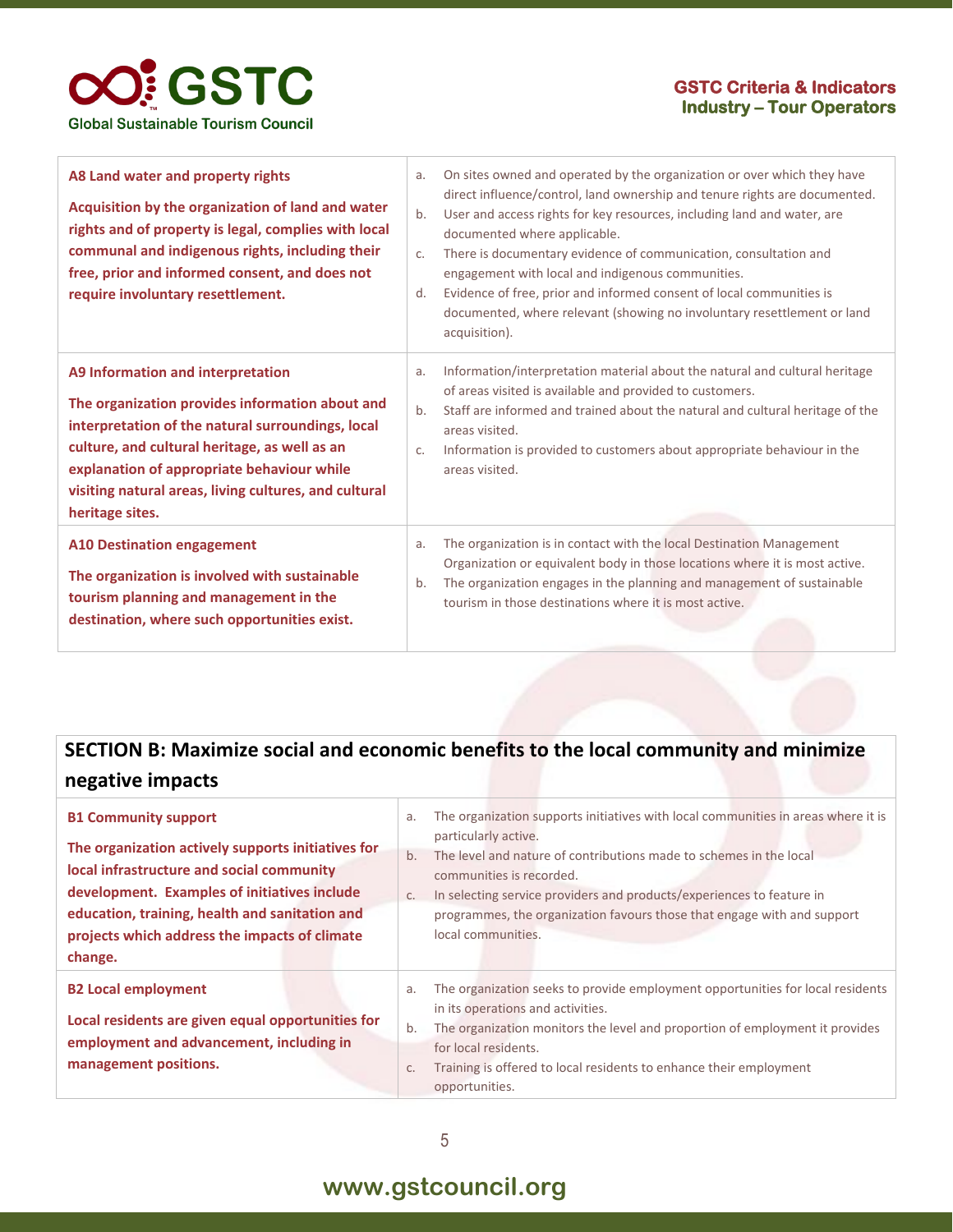

|                                                                                                                                                                                                                                                                  | In selecting service providers and products/experiences to feature in<br>programmes, the organization favours those that that provide local<br>employment.                                                                                                                                                                                                                                                                                                                                                                                                                                                                           |  |
|------------------------------------------------------------------------------------------------------------------------------------------------------------------------------------------------------------------------------------------------------------------|--------------------------------------------------------------------------------------------------------------------------------------------------------------------------------------------------------------------------------------------------------------------------------------------------------------------------------------------------------------------------------------------------------------------------------------------------------------------------------------------------------------------------------------------------------------------------------------------------------------------------------------|--|
| <b>B3 Local purchasing</b><br>When purchasing and offering goods and<br>services, the organization gives priority to local<br>and fair trade suppliers whenever these are<br>available and of sufficient quality.                                                | The organization regularly audits its sources of supply of goods and services.<br>In selecting service providers and products/experiences to feature in<br>programmes, the organization favours those that are locally owned and<br>operated.                                                                                                                                                                                                                                                                                                                                                                                        |  |
| <b>B4 Local entrepreneurs</b><br>The organization supports local entrepreneurs in<br>the development and sale of sustainable<br>products and services that are based on the<br>area's nature, history and culture.                                               | Where appropriate, the organization provides advice and support to local<br>service providers with whom it engages, on the quality and sustainability of<br>their service.<br>Opportunities for joint ventures and partnerships with local entrepreneurs are<br>considered and pursued where appropriate.                                                                                                                                                                                                                                                                                                                            |  |
| <b>B5 Exploitation and harassment</b><br>The organization has implemented a policy<br>against commercial, sexual or any other form of<br>exploitation or harassment, particularly of<br>children, adolescents, women, minorities and<br>other vulnerable groups. | The organization has a documented policy against exploitation and harassment<br>of vulnerable groups.<br>Action is taken to communicate and implement the policy.<br>The organization engages with the local community, in destinations where it is<br>particularly active, in working against exploitation and harassment.<br>Records of employee ages are kept and show absence of any form of child<br>d.<br>labour (as defined by ILO).<br>The organization supports action against child sex tourism.<br>Services providers and premises where there is any evidence of possible<br>exploitation are not contracted or visited. |  |
| <b>B6 Equal opportunity</b><br>The organization offers employment<br>opportunities, including in management<br>positions, without discrimination by gender, race,<br>religion, disability or in other ways.                                                      | The organization has identified groups at risk of discrimination, including<br>women and local minorities.<br>The proportion of employees drawn from each of these groups is monitored.<br>Internal promotion includes members of these groups.                                                                                                                                                                                                                                                                                                                                                                                      |  |
| <b>B7 Decent work</b><br>Labour rights are respected, a safe and secure<br>working environment is provided and employees<br>are paid at least a living wage. Employees are<br>offered regular training, experience and<br>opportunities for advancement.         | The organization demonstrates awareness of, and compliance with,<br>a.<br>international labour standards and regulations.<br>Wage levels are monitored and regularly reviewed against norms for a living<br>wage in the countries of employment,<br>Training records are kept for all staff, showing the level and frequency of<br>training received.<br>Employee contracts show support for health care and social security.<br>Water, sanitation and hygiene facilities are provided for all onsite workers.<br>Employee satisfaction is monitored.<br>An employee grievance mechanism is in place.                                |  |
| <b>B8 Community services</b><br>The activities of the organization do not<br>jeopardize the provision of basic services, such as                                                                                                                                 | The organization monitors its impact on the availability of local services in the<br>main areas of operation/visited.                                                                                                                                                                                                                                                                                                                                                                                                                                                                                                                |  |

6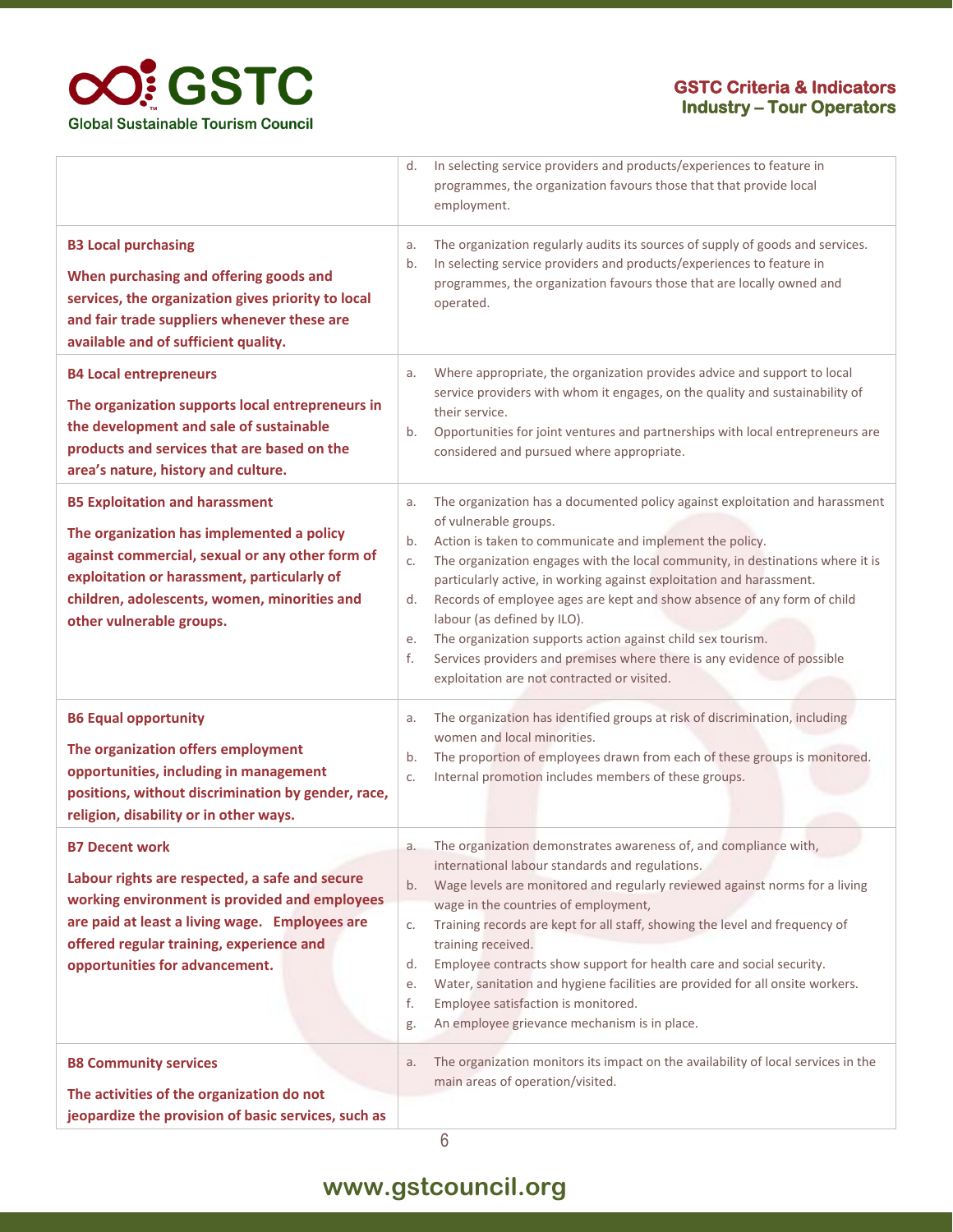#### **GSTC Criteria & Indicators Industry – Tour Operators**

| food, water, energy, healthcare or sanitation, to<br>neighbouring communities.                                                                                                                                  | b.<br>C. | A communication/feedback/grievance mechanism is in place for communities<br>in the main areas of operation/visited.<br>Any reduction in availability of basic services to local communities, identified as<br>the result of the organization's activities, is addressed. |
|-----------------------------------------------------------------------------------------------------------------------------------------------------------------------------------------------------------------|----------|--------------------------------------------------------------------------------------------------------------------------------------------------------------------------------------------------------------------------------------------------------------------------|
| <b>B9 Local livelihoods</b><br>The activities of the organization do not<br>adversely affect local access to livelihoods,<br>including land and aquatic resource use, rights-<br>of-way, transport and housing. | a.<br>b. | Local access to livelihoods is considered in decisions about development and<br>operations.<br>A communication mechanism is in place for local communities to report any<br>instance of reduced access to local livelihoods in the main areas of<br>operation/visited.   |

| SECTION C: Maximize benefits to cultural heritage and minimize negative impacts                                                                                                                                                                                                                                                                                 |                                                                                                                                                                                                                                                                                                                                                                                                                                                                                                                                                                                                                                                                                                                                                                                                                                                                                                                    |  |
|-----------------------------------------------------------------------------------------------------------------------------------------------------------------------------------------------------------------------------------------------------------------------------------------------------------------------------------------------------------------|--------------------------------------------------------------------------------------------------------------------------------------------------------------------------------------------------------------------------------------------------------------------------------------------------------------------------------------------------------------------------------------------------------------------------------------------------------------------------------------------------------------------------------------------------------------------------------------------------------------------------------------------------------------------------------------------------------------------------------------------------------------------------------------------------------------------------------------------------------------------------------------------------------------------|--|
| <b>C1 Cultural interactions</b><br>The organization follows international and<br>national good practice and locally agreed guidance<br>for the management and promotion of visits to<br>indigenous communities and culturally or<br>historically sensitive sites in order to minimize<br>adverse impacts and maximize local benefits and<br>visitor fulfilment. | The organization demonstrates awareness of, and compliance with, existing<br>a.<br>international, national and local good practice and guidance for tourist visits<br>to cultural sites and indigenous communities.<br>The organization engages with communities/sites in reviewing guidance and<br>b.<br>creating and agreeing additional guidelines as necessary.<br>Guidelines are effectively used and communicated.<br>C.<br>Particular measures are in place to avoid inappropriate interaction with<br>d.<br>children.<br>The organization participates in/supports training and use of local guides.<br>е.<br>f.<br>Consideration is given to the capacity and fragility of sites and communities,<br>and to the levels of pressure on them, in determining the size, frequency and<br>timing of group visits.<br>Feedback from local communities and from visitors is encouraged and acted<br>g.<br>upon. |  |
| <b>C2 Protecting cultural heritage</b><br>The organization contributes to the protection,<br>preservation and enhancement of local properties,<br>sites and traditions of historical, archaeological,<br>cultural and spiritual significance and does not<br>impede access to them by local residents.                                                          | The organization makes and records monetary contributions to the protection<br>a.<br>of cultural heritage in its main areas of operation/visited.<br>The organization provides in-kind or other support for cultural heritage in its<br>b.<br>main areas of operation/visited.<br>The organization ensures that its activities do not impede local access to sites.<br>C.                                                                                                                                                                                                                                                                                                                                                                                                                                                                                                                                          |  |
| <b>C3 Presenting culture and heritage</b><br>The organization values and incorporates<br>authentic elements of traditional and<br>contemporary local culture in its operations,<br>design, decoration, cuisine, or shops, while<br>respecting the intellectual property rights of local<br>communities.                                                         | Sites visited and experiences offered provide an authentic experience of local<br>a.<br>culture and heritage.<br>Living cultural heritage and traditions are evident in cuisine, retail, events and<br>b.<br>other services offered.<br>Copyright and intellectual property rights have been observed and necessary<br>C.<br>permissions obtained.<br>The views of the local community have been sought on the presentation of<br>d.<br>local cultural heritage.                                                                                                                                                                                                                                                                                                                                                                                                                                                   |  |

### **www.gstcouncil.org**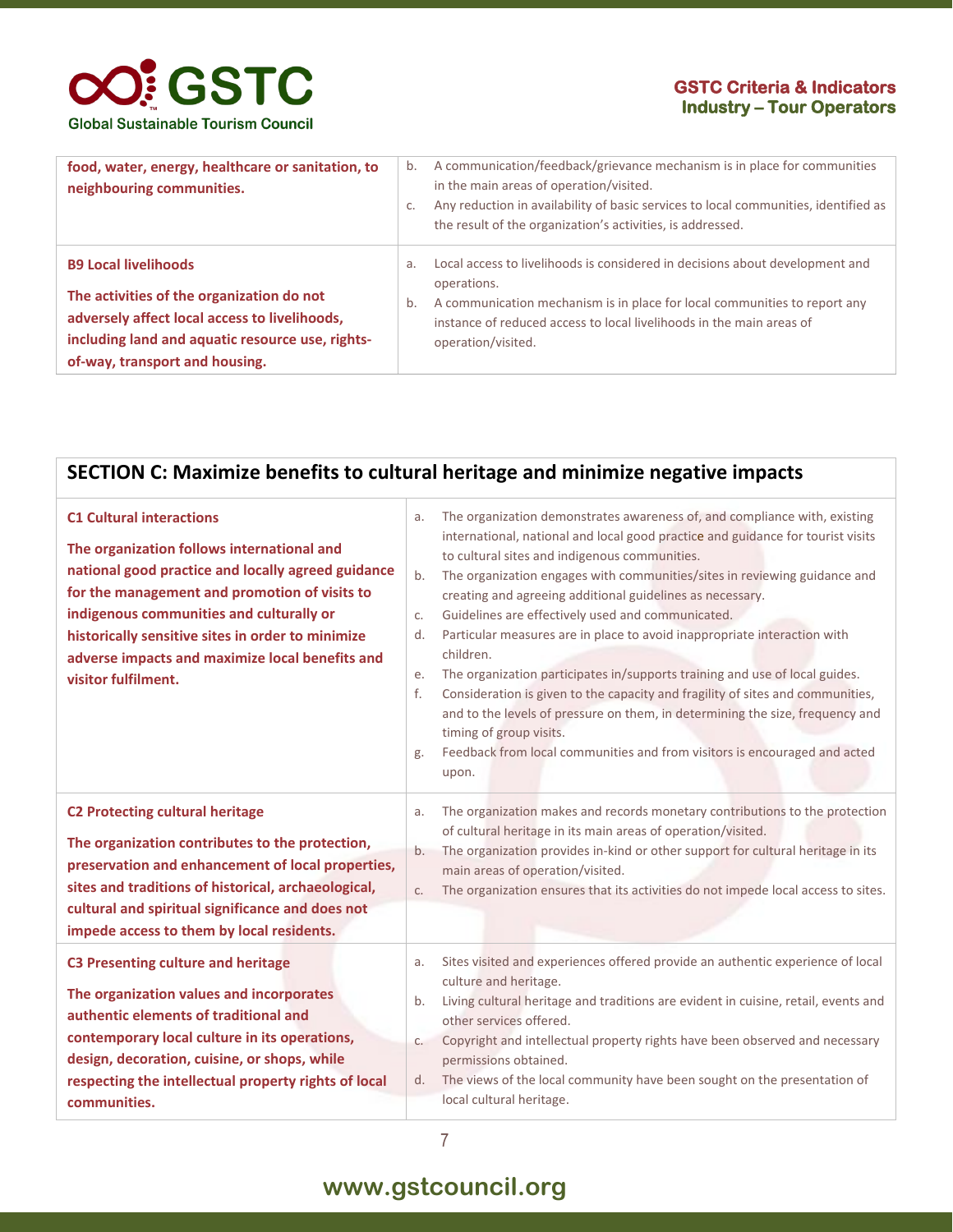

#### **C4 Artefacts**

**Historical and archaeological artefacts are not sold, traded or displayed, except as permitted by local and international law.**

- a. Any use of artefacts is transparent and/or documented and reported.
- b. Where artefacts are used, laws and bylaws have been identified that permit such use.
- c. Visitors are prevented from removing or damaging artefacts.

#### **Section D: Maximize benefits to the environment and minimize negative impacts**

| <b>D1 Conserving resources</b>                                                                                                                                                                                                                                                  |                                                                                                                                                                                                                                                                                                                                                                                                                                                                                                                                                                                                                                                                                                                                                                                  |
|---------------------------------------------------------------------------------------------------------------------------------------------------------------------------------------------------------------------------------------------------------------------------------|----------------------------------------------------------------------------------------------------------------------------------------------------------------------------------------------------------------------------------------------------------------------------------------------------------------------------------------------------------------------------------------------------------------------------------------------------------------------------------------------------------------------------------------------------------------------------------------------------------------------------------------------------------------------------------------------------------------------------------------------------------------------------------|
| D1.1 Environmentally preferable purchasing<br><b>Purchasing policies favour environmentally</b><br>sustainable suppliers and products, including<br>capital goods, food, beverages, building materials<br>and consumables.                                                      | A documented environmental purchasing policy is in place.<br>a.<br>Preference is given to products and suppliers with environmental certification<br>b.<br>- notably with respect to wood, paper, fish, other foods, and products from<br>the wild.<br>Where certified products are not available, consideration is given to origin<br>C.<br>and methods of growing or production.<br>Threatened species are not used or sold.<br>d.<br>Service providers and other operators selected and featured in tours have<br>e.<br>environmental/sustainability certification where possible.<br>f.<br>Where certified businesses are not available, the sustainability performance<br>of service providers is considered and required improvements are<br>communicated and implemented. |
| <b>D1.2 Efficient purchasing</b><br>The organization carefully manages the purchasing<br>of consumable and disposable goods, including<br>food, in order to minimize waste.                                                                                                     | Purchasing favours reusable, returnable and recycled goods.<br>a.<br>Purchasing and use of consumable and disposable goods are monitored and<br>b.<br>managed.<br>Unnecessary packaging (especially from plastic) is avoided, with buying in bulk<br>C.<br>as appropriate.                                                                                                                                                                                                                                                                                                                                                                                                                                                                                                       |
| <b>D1.3 Energy conservation</b><br>Energy consumption is measured by type and<br>steps are taken to minimize overall consumption.<br>The organization makes efforts to increase its use<br>of renewable energy.                                                                 | Energy used in the organization's operations and those over which it has<br>a.<br>direct influence/control is monitored and managed.<br>b.<br>Renewable sources are favoured and the share of renewable energy in total<br>energy supply is monitored and managed.<br>Equipment and practices are used that minimize energy use.<br>C.<br>d.<br>Goals for reducing energy consumption are in place.<br>Staff and guests are given guidance on minimizing energy use.<br>е.                                                                                                                                                                                                                                                                                                       |
| <b>D1.4 Water conservation</b><br>Water risk is assessed, water consumption is<br>measured by type, and steps are taken to<br>minimize overall consumption. Water sourcing is<br>sustainable and does not adversely affect<br>environmental flows. In areas of high water risk, | Water risk in the main destinations visited has been assessed and<br>a.<br>documented.<br>In destinations visited where water risk has been assessed as high, water<br>b.<br>stewardship goals have been determined.<br>Water used in the organization's operations and those over which it has direct<br>C.<br>influence/control is monitored and managed.<br>Equipment and practices are used that minimize water consumption.<br>d.                                                                                                                                                                                                                                                                                                                                           |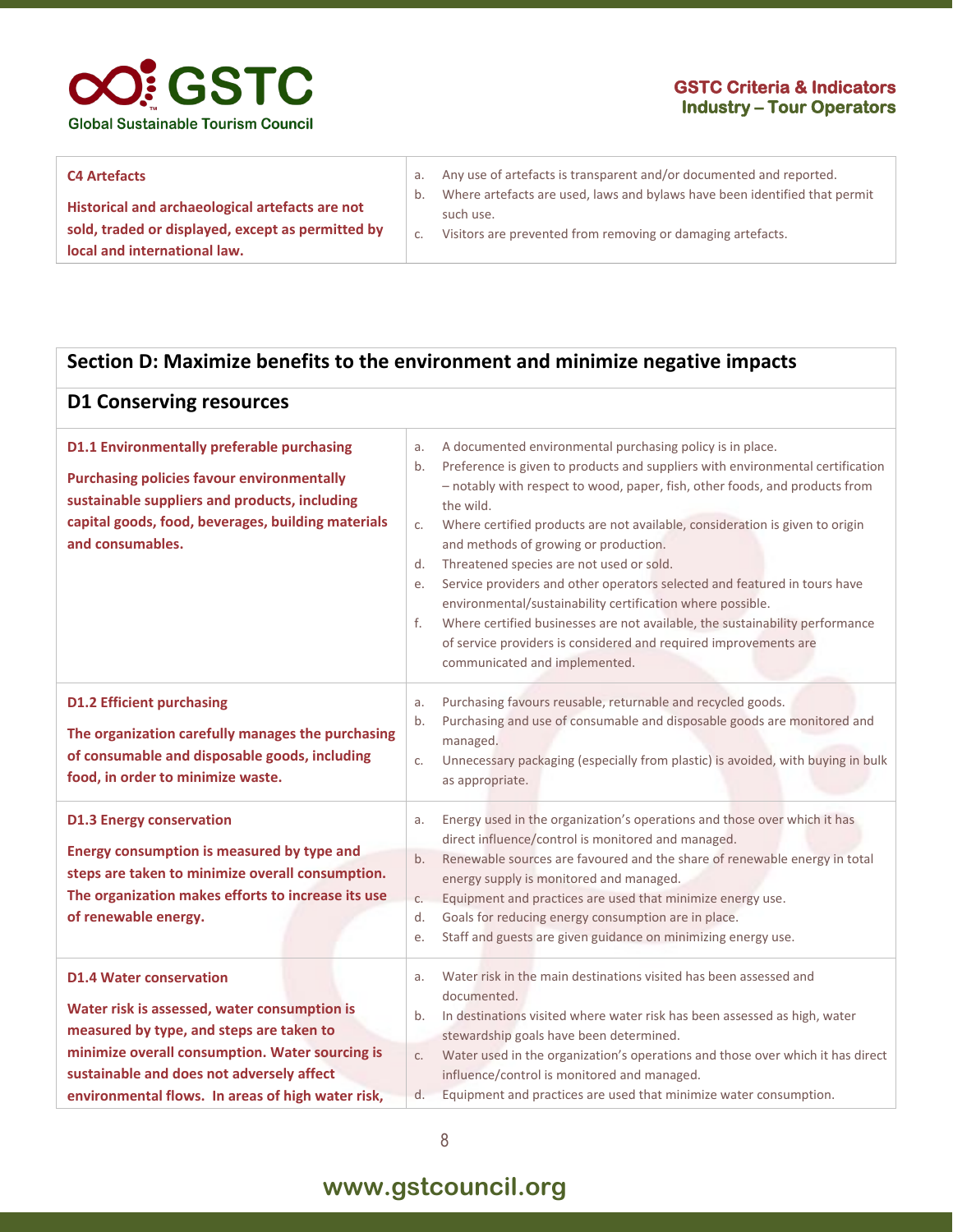#### **GSTC Criteria & Indicators Industry – Tour Operators**

| context-based water stewardship goals are<br>identified and pursued.                                                                                                                                                                                                                                               | Water originates from a legal and sustainable source which has not previously<br>е.<br>affected, and is unlikely in future to affect, environmental flows.<br>Consideration is given to cumulative impacts of tourism in the locality on<br>f.<br>water sources.<br>Goals for reducing water consumption are in place.<br>g.<br>Staff and guests are given guidance on minimizing water use.<br>h.                                                                                                                                                                                                                                                                               |
|--------------------------------------------------------------------------------------------------------------------------------------------------------------------------------------------------------------------------------------------------------------------------------------------------------------------|----------------------------------------------------------------------------------------------------------------------------------------------------------------------------------------------------------------------------------------------------------------------------------------------------------------------------------------------------------------------------------------------------------------------------------------------------------------------------------------------------------------------------------------------------------------------------------------------------------------------------------------------------------------------------------|
| D2 Reducing pollution                                                                                                                                                                                                                                                                                              |                                                                                                                                                                                                                                                                                                                                                                                                                                                                                                                                                                                                                                                                                  |
| <b>D2.1 Greenhouse gas emissions</b><br>Significant greenhouse gas emissions from all<br>sources controlled by the organization are<br>identified, calculated where possible and<br>procedures implemented to avoid or to minimize<br>them. Offsetting of the organization's remaining<br>emissions is encouraged. | Total direct and indirect greenhouse gas emissions from the organization's<br>a.<br>operations and those over which it has direct influence/control are monitored<br>and managed.<br>Carbon Footprint per tourist/night is monitored and managed.<br>b.<br>Actions are taken to avoid and reduce significant annual emissions from all<br>C.<br>sources controlled by the organization.<br>Actions are taken to encourage suppliers of products and services to avoid<br>d.<br>and reduce significant annual emissions.<br>Carbon offset mechanisms are used where practical.<br>е.                                                                                              |
| <b>D2.2 Transport</b><br>The organization seeks to reduce transportation<br>requirements and actively encourages the use of<br>cleaner and more resource efficient alternatives by<br>customers, employees, suppliers and in its own<br>operations.                                                                | Where practical and feasible, the cleanest and most resource efficient<br>a.<br>transport options are used in the provision of tour programmes and<br>excursions.<br>Information is provided and promoted to customers on alternative (climate<br>b.<br>friendly) transport options, where available.<br>Alternative transport options (e.g. bike rental, car sharing, pick-ups) for guests<br>C.<br>and staff are provided or facilitated.<br>Markets accessible by short and more sustainable transport options are<br>d.<br>favoured.<br>Local suppliers are favoured and daily operations seek to minimize transport<br>е.<br>use.                                           |
| <b>D2.3 Wastewater</b><br>Wastewater, including grey water, is effectively<br>treated and is only reused or released safely, with<br>no adverse effects to the local population or the<br>environment.                                                                                                             | The organization is aware of wastewater treatment arrangements in the main<br>a.<br>destinations visited, and seeks to influence their improvement where<br>necessary and practicable.<br>Wastewater resulting from organization's operations and those over which it<br>b.<br>has direct influence/control is disposed of to a municipal or government<br>approved treatment system, if available.<br>If suitable municipal wastewater treatment is not available, there is a system<br>C.<br>in place on site to treat wastewater (that meets international wastewater<br>quality requirements) and ensures no adverse effects on the local population<br>and the environment. |
| <b>D2.4 Solid waste</b><br>Waste, including food waste, is measured,<br>mechanisms are in place to reduce waste and,<br>where reduction is not feasible, to reuse or recycle                                                                                                                                       | The organization is aware of waste management arrangements in the main<br>a.<br>destinations visited, and seeks to influence their improvement where<br>necessary and practicable.<br>A solid waste management plan is in place for the organization's operations<br>b.<br>and those over which it has direct influence/control.<br>The solid waste management plan includes actions to reduce, separate and<br>C.                                                                                                                                                                                                                                                               |

### **www.gstcouncil.org**

9

reuse or recycle food waste where applicable.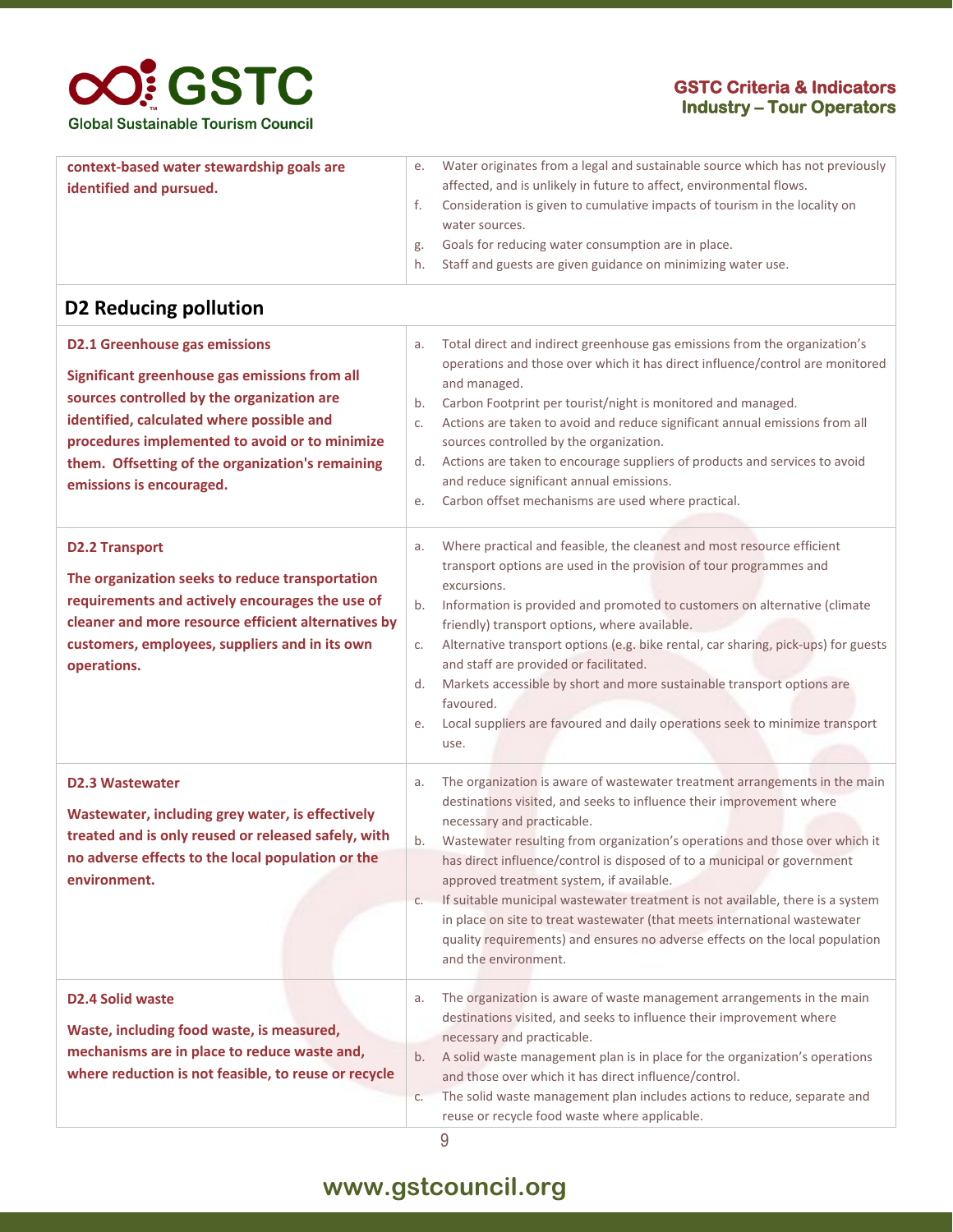#### **GSTC Criteria & Indicators Industry – Tour Operators**

| it. Any residual waste disposal has no adverse<br>effect on the local population or the environment.                                                                                                                                                                                                                            | d.<br>e.<br>f.       | Waste disposal is to a government run or approved facility and there is<br>evidence that the facility has no negative impact on the environment or local<br>population.<br>Solid waste disposed is measured by type and goals are in place to minimize<br>non-diverted solid waste.<br>Guidance is given to customers, staff and suppliers of products and services<br>on minimizing waste.                                                                       |
|---------------------------------------------------------------------------------------------------------------------------------------------------------------------------------------------------------------------------------------------------------------------------------------------------------------------------------|----------------------|-------------------------------------------------------------------------------------------------------------------------------------------------------------------------------------------------------------------------------------------------------------------------------------------------------------------------------------------------------------------------------------------------------------------------------------------------------------------|
| <b>D2.5 Harmful substances</b><br>The use of harmful substances, including<br>pesticides, paints, swimming pool disinfectants,<br>and cleaning materials, is minimized, and<br>substituted when available by innocuous products<br>or processes. All storage, use, handling, and<br>disposal of chemicals are properly managed. | a.<br>b.<br>C.<br>d. | An inventory of harmful substances has been made and material safety data<br>sheets (MSDS) are held.<br>Action has been taken to source more environmentally friendly alternatives.<br>Chemicals, especially those in bulk amounts, are stored and handled in<br>accordance with appropriate standards.<br>Visitors are informed in advance to avoid use of personal toiletries and other<br>substances which may be considered harmful to the local environment. |
| <b>D2.6 Minimize pollution</b><br>The organization implements practices to minimize<br>pollution from noise, light, runoff, erosion, ozone-<br>depleting substances, and air, water and soil<br>contaminants.                                                                                                                   | a.<br>b.<br>C.       | The potential sources of pollution covered in the criterion have been<br>reviewed and identified.<br>The potential sources of pollution covered in the criterion are monitored.<br>Action is taken to minimize and where possible eliminate pollution from the<br>sources covered in the criterion.                                                                                                                                                               |

#### **D3 Conserving biodiversity, ecosystems and landscapes**

| <b>D3.1 Biodiversity conservation</b><br>The organization supports and contributes to                                                                                                       | a.<br>b.                   | The organization demonstrates awareness of natural protected areas and<br>areas of high biodiversity value in the areas visited.<br>The organization provides and records monetary support for biodiversity                                                                                                                                                                                                                                                                                                                        |
|---------------------------------------------------------------------------------------------------------------------------------------------------------------------------------------------|----------------------------|------------------------------------------------------------------------------------------------------------------------------------------------------------------------------------------------------------------------------------------------------------------------------------------------------------------------------------------------------------------------------------------------------------------------------------------------------------------------------------------------------------------------------------|
| biodiversity conservation, including through<br>appropriate management of its own property.<br>Particular attention is paid to natural protected                                            | C.                         | conservation in its main areas of operation/visited.<br>The organization provides and records in-kind or other support for<br>biodiversity conservation in its main areas of operation/visited.                                                                                                                                                                                                                                                                                                                                    |
| areas and areas of high biodiversity value. Any<br>disturbance of natural ecosystems is minimized,<br>rehabilitated and there is a compensatory<br>contribution to conservation management. | d.<br>е.<br>f.<br>g.<br>h. | Properties owned or operated by the organization and those over which it has<br>direct influence/control are actively managed to support biodiversity<br>conservation.<br>The organization is aware of, and mitigates, activity with potential to disturb<br>wildlife and habitats.<br>Compensation is made where any disturbance has occurred.<br>Action is taken to encourage visitors to support biodiversity conservation.<br>The organization engages with local conservation NGOs in its main areas of<br>operation/visited. |
| <b>D3.2 Invasive species</b>                                                                                                                                                                | a.                         | Properties owned or operated by the organization and those over which it has<br>direct influence/control are monitored for presence of any invasive species.                                                                                                                                                                                                                                                                                                                                                                       |
| The organization takes measures to avoid the<br>introduction of invasive species. Native species are<br>used for landscaping and restoration wherever                                       | b.<br>C.<br>d.             | Action is taken to ensure invasive species are not introduced or spread.<br>A programme is in place to eradicate and control invasive species.<br>Landscaping of sites is reviewed to consider use of native species.                                                                                                                                                                                                                                                                                                              |
| feasible, particularly in natural landscapes.                                                                                                                                               |                            |                                                                                                                                                                                                                                                                                                                                                                                                                                                                                                                                    |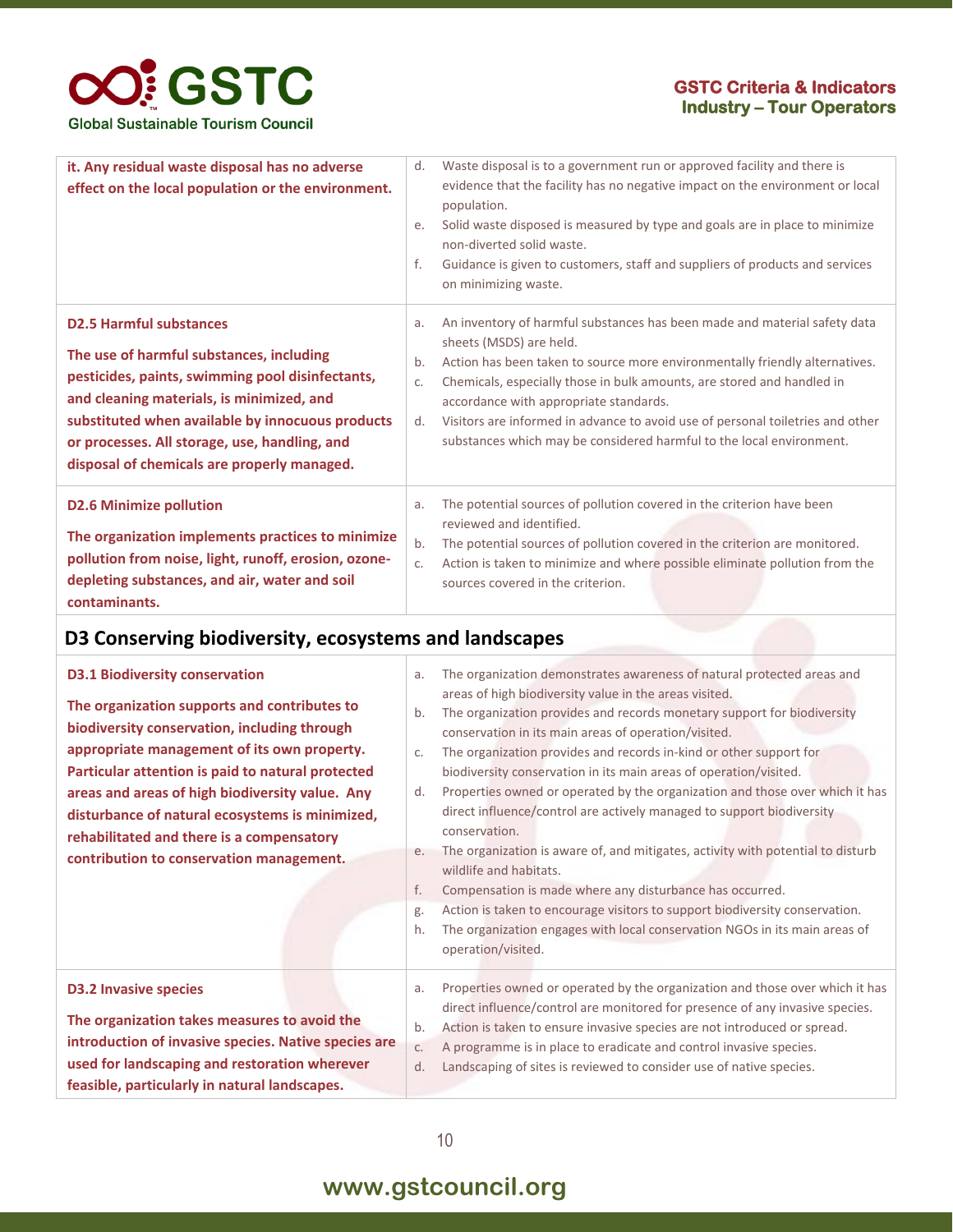

| <b>D3.3 Visits to natural sites</b><br>The organization follows appropriate guidelines<br>for the management and promotion of visits to<br>natural sites in order to minimize adverse impacts<br>and maximize visitor fulfilment.                                                                                                                                | The organization is aware of, and complies with, existing guidelines for tourist<br>a.<br>visits to natural sites.<br>Guidelines are used when conducting visits and informing guests.<br>b.<br>The organization engages with local conservation bodies to establish/identify<br>C.<br>issues concerning visits to particular sites.<br>The organization participates in/supports training and use of local guides in<br>d.<br>natural sites.<br>Consideration is given to the capacity and fragility of natural sites, and to the<br>е.<br>levels of pressure on them, in determining the size, frequency and timing of<br>group visits.<br>f.<br>Feedback from local communities and from visitors is encouraged and acted<br>upon.                                                                                                                                                                                                                                                                                                                     |
|------------------------------------------------------------------------------------------------------------------------------------------------------------------------------------------------------------------------------------------------------------------------------------------------------------------------------------------------------------------|-----------------------------------------------------------------------------------------------------------------------------------------------------------------------------------------------------------------------------------------------------------------------------------------------------------------------------------------------------------------------------------------------------------------------------------------------------------------------------------------------------------------------------------------------------------------------------------------------------------------------------------------------------------------------------------------------------------------------------------------------------------------------------------------------------------------------------------------------------------------------------------------------------------------------------------------------------------------------------------------------------------------------------------------------------------|
| <b>D3.4 Wildlife interactions</b><br>Interactions with free roaming wildlife, taking into<br>account cumulative impacts, are non-invasive and<br>responsibly managed to avoid adverse effects on<br>the animals concerned and on the viability and<br>behaviour of populations in the wild.                                                                      | The organization is aware of, and complies with, existing local, national and<br>a.<br>international regulations and guidelines concerning wildlife interactions,<br>including wildlife viewing.<br>The organization engages with the development and implementation of local<br>b.<br>codes and guidelines for wildlife interactions, including wildlife viewing, as<br>required, based on advice of wildlife experts.<br>The organization ensures that all service providers and sites visited comply<br>C.<br>with existing local, national and international regulations and guidelines<br>concerning wildlife interactions, including wildlife viewing.<br>Direct interactions, in particular feeding, should not be permitted, unless<br>d.<br>specifically sanctioned by internationally accepted standards or, where<br>standards are not available, guided by independent wildlife expert advice.<br>Measures are taken to minimize disturbance to wildlife.<br>e.<br>f.<br>Impacts on wildlife wellbeing are regularly monitored and addressed. |
| <b>D3.5 Animal welfare</b><br>No species of wild animal is acquired, bred or held<br>captive, except by authorized and suitably<br>equipped persons and for properly regulated<br>activities in compliance with local and<br>international law. Housing, care and handling of<br>all wild and domestic animals meets the highest<br>standards of animal welfare. | The organization is aware of, and complies with, relevant laws and regulations<br>a.<br>concerning captive wildlife.<br>Existing guidelines for specific tourism activities involving captive wildlife are<br>b.<br>implemented.<br>Personnel responsible for captive wildlife have appropriate qualifications and<br>C.<br>experience and are fully licensed.<br>The organization is aware of, and complies with, relevant laws and regulations<br>d.<br>concerning animal welfare.<br>The organization ensures that all service providers and sites visited comply<br>e.<br>with relevant laws, regulations and guidelines concerning captive wildlife and<br>animal welfare.<br>There is regular inspection of conditions of captive wildlife and their housing.<br>f.<br>There is regular inspection of conditions of domestic animals and their<br>g.<br>housing and handling.                                                                                                                                                                       |
| <b>D3.6 Wildlife harvesting and trade</b><br>Wildlife species are not harvested, consumed,<br>displayed, sold, or traded, except as part of a<br>regulated activity that ensures that their                                                                                                                                                                      | The organization is aware of, and complies with, relevant laws and regulations<br>a.<br>concerning wildlife harvesting and trade.<br>The organization ensures that all service providers and sites visited comply<br>b.<br>with relevant laws and regulations concerning wildlife harvesting and trade.<br>Visitors and guides are informed of regulations concerning wildlife harvesting,<br>C.<br>consumption and trade and of the need to avoid buying illegal                                                                                                                                                                                                                                                                                                                                                                                                                                                                                                                                                                                         |

### **www.gstcouncil.org**